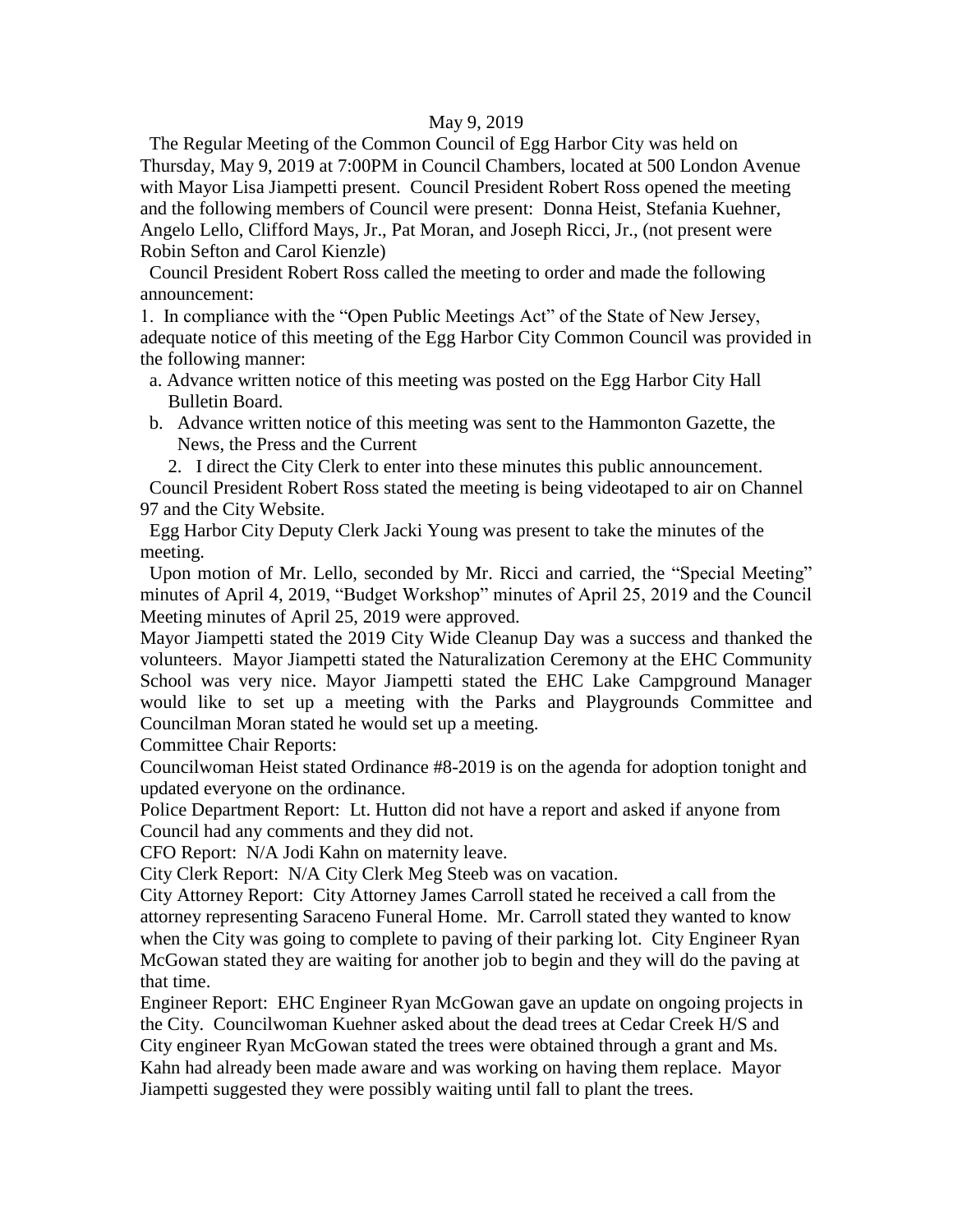Upon motion of Mr. Lello, seconded by Mr.Ricci and carried by a roll call vote, Resolution #99-2019, attached hereto and made a part of these minutes was approved.(Heist-yes,Kuehner-yes,Lello-yes,Mays-yes,Moran-yes,Ricci-yes,Ross-yes) RESOLUTION #99-2019 2019 MUNICIPAL BUDGET AMENDMENT

 Upon motion of Mrs. Kuehner, seconded by Mrs. Heist and carried, by a roll call vote, Resolution #100-2019, attached hereto and made a part of these minutes was approved.(Heist-yes,Kuehner-yes,Lello-yes,Mays-yes,Moran-yes,Ricci-yes,Ross-yes) RESOLUTION #100-2019 2019 MUNICIPAL BUDGET

 Upon motion of Mrs. Kuehner, seconded by Mrs. Heist and carried by a roll call vote, Resolution #101-2019, attached hereto and made a part of these minutes was approved.(Heist-yes,Kuehner-yes,Lello-yes,Mays-yes,Moran-yes,Ricci-yes,Ross-yes) RESOLUTION #101-2019 SELF EXAMINATION OF THE BUDGET

 Upon motion of Mrs. Kuehner, seconded by Mr. Heist and carried by roll call vote, Resolution #102-2019, attached hereto and made a part of these minutes was approved.(Heist-yes,Kuehner-yes,Lello-yes,Mays-yes,Moran-yes,Ricci-yes,Ross-yes) RESOLUTION #102-2019 SUPPORTING INSTALLATION FLASHING SIGNAL EQUIPMENT ALONG THE RIGHT-OF-WAY EHC FIRE DEPT. BY ATLANTIC COUNTY

 Upon motion of Mrs. Kuehner, seconded by Mr. Moran and carried by a roll call vote, Resolution #103-2019, attached hereto and made a part of these minutes was approved.(Heist-yes,Kuehner-yes,Lello-yes,Mays-yes,Moran-yesRicci-yes,Ross-yes) RESOLUTION #98-2019

AWARDING COMPETITIVE CONTRACT COLLECTION AGENCY SERVICES EHC MUNICIPAL COURT

 Upon motion of Mrs. Kuehner, seconded by Mr. Lello and carried by a roll call vote, Resolution #104-2019, attached hereto and made a part of these minutes was approved.(Heist-yes,Kuehner-yes,Lello-yes,Mays-yes,Moran-yes,Ricci-yes,Ross-yes) RESOLUTION #104-2019

HIRE PART TIME/TEMPORARY EMPLOYEE-EHC DPW/UTILITY DEPT.

 Upon motion of Mrs. Kuehner, seconded by Mr. Lello and carried by a roll call vote, Resolution #105-2019, attached hereto and made a part of these minutes was approved.(Heist-yes,Juehner-yes,Lello-yes,Mays-yes,Moran-yes,Ricci-yes,Ross-yes) RESOLUTION #105-2019 AMENDING TOWING RATE SCHEDULE EHC

 Councilman Ross stated #17 on the agenda, Final Change order-Charles Marandino-Atlantic Avenue Project is being tabled.